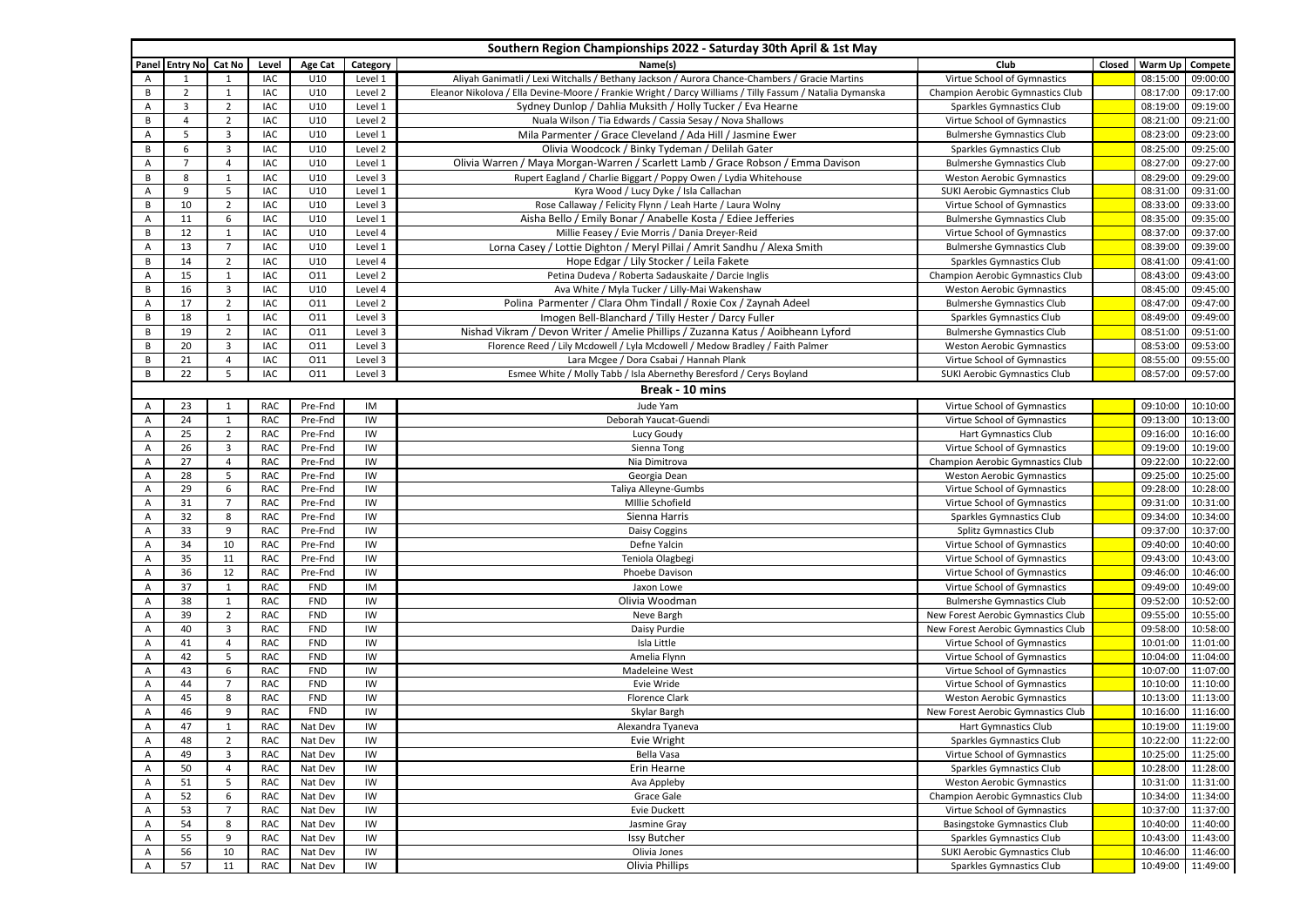| Southern Region Championships 2022 - Saturday 30th April & 1st May |                                                |                |            |            |           |                                                                                                 |                                     |  |                   |                    |
|--------------------------------------------------------------------|------------------------------------------------|----------------|------------|------------|-----------|-------------------------------------------------------------------------------------------------|-------------------------------------|--|-------------------|--------------------|
| A                                                                  | 58                                             | 12             | <b>RAC</b> | Nat Dev    | IW        | <b>Millie Higgins</b>                                                                           | Sparkles Gymnastics Club            |  | 10:52:00          | 11:52:00           |
| Α                                                                  | 59                                             | 13             | <b>RAC</b> | Nat Dev    | IW        | <b>Betsy Huppler</b>                                                                            | <b>SUKI Aerobic Gymnastics Club</b> |  | 10:55:00          | 11:55:00           |
| Α                                                                  | 60                                             | 14             | RAC        | Nat Dev    | IW        | <b>Emily Buckle</b>                                                                             | Sparkles Gymnastics Club            |  | 10:58:00          | 11:58:00           |
| Α                                                                  | 61                                             | 15             | <b>RAC</b> | Nat Dev    | IW        | Lyla Hughes                                                                                     | New Forest Aerobic Gymnastics Club  |  | 11:01:00          | 12:01:00           |
|                                                                    | Lunch - 75 mins (Including IAC Medal Ceremony) |                |            |            |           |                                                                                                 |                                     |  |                   |                    |
| A                                                                  | 62                                             | 1              | RAC        | Age Group  | IM        | Isaac Tucker                                                                                    | <b>Weston Aerobic Gymnastics</b>    |  | 12:15:00          | 13:15:00           |
| A                                                                  | 63                                             | $\overline{2}$ | RAC        | Age Group  | IM        | William Gully                                                                                   | <b>Bulmershe Gymnastics Club</b>    |  | 12:18:00          | 13:18:00           |
| $\overline{A}$                                                     | 64                                             | $\mathbf{1}$   | <b>RAC</b> | Age Group  | IW        | <b>Emilie Hamer</b>                                                                             | <b>SUKI Aerobic Gymnastics Club</b> |  | 12:21:00          | 13:21:00           |
| Α                                                                  | 65                                             | $\overline{2}$ | <b>RAC</b> | Age Group  | IW        | <b>Willow Porter</b>                                                                            | <b>Basingstoke Gymnastics Club</b>  |  | 12:24:00          | 13:24:00           |
| $\overline{A}$                                                     | 66                                             | 3              | RAC        | Age Group  | IW        | Scarlet Cohen                                                                                   | SUKI Aerobic Gymnastics Club        |  | 12:27:00          | 13:27:00           |
| Α                                                                  | 67                                             | 4              | <b>RAC</b> | Age Group  | IW        | Lois Sullivan                                                                                   | Hart Gymnastics Club                |  | 12:30:00          | 13:30:00           |
| Α                                                                  | 68                                             | 5              | <b>RAC</b> | Age Group  | IW        | Ruby Spooner                                                                                    | Virtue School of Gymnastics         |  | 12:33:00          | 13:33:00           |
| A                                                                  | 69                                             | 6              | <b>RAC</b> | Age Group  | IW        | Margarita Mezentseva                                                                            | <b>Basingstoke Gymnastics Club</b>  |  | 12:36:00          | 13:36:00           |
| Α                                                                  | 70                                             | $\overline{7}$ | RAC        | Age Group  | IW        | Poppy Belbin                                                                                    | <b>Weston Aerobic Gymnastics</b>    |  | 12:39:00          | 13:39:00           |
| A                                                                  | 71                                             | 8              | <b>RAC</b> | Age Group  | IW        | Maisie Dix                                                                                      | Hart Gymnastics Club                |  | 12:42:00          | 13:42:00           |
| A                                                                  | 72                                             | 9              | <b>RAC</b> | Age Group  | IW        | Amelia Stanjiak                                                                                 | <b>Weston Aerobic Gymnastics</b>    |  | 12:45:00          | 13:45:00           |
| A                                                                  | 73                                             | 10             | <b>RAC</b> | Age Group  | IW        | Kelsie-Jayne Wilson                                                                             | New Forest Aerobic Gymnastics Club  |  | 12:48:00          | 13:48:00           |
| Α                                                                  | 74                                             | 11             | RAC        | Age Group  | IW        | Chloe Dyke                                                                                      | SUKI Aerobic Gymnastics Club        |  | 12:51:00          | 13:51:00           |
| Α                                                                  | 75                                             | 12             | <b>RAC</b> | Age Group  | IW        | Tayla Cox                                                                                       | Virtue School of Gymnastics         |  | 12:54:00          | 13:54:00           |
| A                                                                  | 76                                             | 13             | <b>RAC</b> | Age Group  | IW        | Ieva Vasilijevaite                                                                              | SUKI Aerobic Gymnastics Club        |  | 12:57:00          | 13:57:00           |
| Α                                                                  | 77                                             | 14             | <b>RAC</b> | Age Group  | IW        | Freya Abery                                                                                     | Virtue School of Gymnastics         |  | 13:00:00          | 14:00:00           |
| $\overline{A}$                                                     | 78                                             | 15             | <b>RAC</b> | Age Group  | IW        | Kiera Hartley                                                                                   | <b>Bulmershe Gymnastics Club</b>    |  | 13:03:00          | 14:03:00           |
| Α                                                                  | 79                                             | 16             | RAC        | Age Group  | IW        | Rhianne Dean                                                                                    | New Forest Aerobic Gymnastics Club  |  | 13:06:00          | 14:06:00           |
| A                                                                  | 80                                             | 17             | <b>RAC</b> | Age Group  | IW        | Ivy May Brace                                                                                   | Sparkles Gymnastics Club            |  | 13:09:00          | 14:09:00           |
| A                                                                  | 81                                             | 18             | RAC        | Age Group  | IW        | Ellie May Hutchings                                                                             | SUKI Aerobic Gymnastics Club        |  | 13:12:00          | 14:12:00           |
| A                                                                  | 82                                             | 19             | <b>RAC</b> | Age Group  | IW        | Tahlia Hickey                                                                                   | <b>Bulmershe Gymnastics Club</b>    |  | 13:15:00          | 14:15:00           |
| A                                                                  | 83                                             | 20             | <b>RAC</b> | Age Group  | IW        | Angel Ndhlovu                                                                                   | Champion Aerobic Gymnastics Club    |  | 13:18:00          | 14:18:00           |
| A                                                                  | 84                                             | 21             | <b>RAC</b> | Age Group  | IW        | Erin Mai Logan                                                                                  | Hart Gymnastics Club                |  | 13:21:00          | 14:21:00           |
| A                                                                  | 85                                             | 22             | <b>RAC</b> | Age Group  | IW        | Kyra Bonsey                                                                                     | <b>Basingstoke Gymnastics Club</b>  |  | 13:24:00          | 14:24:00           |
| A                                                                  | 86                                             | 1              | RAC        | Junior     | IW        | <b>Abigail Price</b>                                                                            | Sparkles Gymnastics Club            |  | 13:27:00          | 14:27:00           |
| A                                                                  | 87                                             | 2              | <b>RAC</b> | Junior     | IW        | Nicole Ewer                                                                                     | <b>Bulmershe Gymnastics Club</b>    |  | 13:30:00          | 14:30:00           |
| A                                                                  | 88                                             | 3              | <b>RAC</b> | Junior     | IW        | Jessie Hall                                                                                     | <b>Weston Aerobic Gymnastics</b>    |  | 13:33:00          | 14:33:00           |
| Α                                                                  | 89                                             | 4              | RAC        | Junior     | IW        | Milly Jones                                                                                     | <b>SUKI Aerobic Gymnastics Club</b> |  | 13:36:00          | 14:36:00           |
| Α                                                                  | 90                                             | $\mathbf{1}$   | <b>RAC</b> | Senior     | IW        | Amanda Ebbutt                                                                                   | SUKI Aerobic Gymnastics Club        |  | 13:39:00          | 14:39:00           |
| Α                                                                  | 91                                             | $\mathbf{1}$   | <b>RAC</b> | Pre-Fnd    | PR        | Jemima Harris / Isabelle Randall                                                                | <b>Basingstoke Gymnastics Club</b>  |  | 13:42:00          | 14:42:00           |
| Α                                                                  | 92                                             | $\overline{2}$ | <b>RAC</b> | Pre-Fnd    | PR        | Jude Yam / Millie Schofield                                                                     | Virtue School of Gymnastics         |  | 13:45:00          | 14:45:00           |
| Α                                                                  | 93                                             | 3              | <b>RAC</b> | Pre-Fnd    | PR        | Jessica Clacy / Lucy Porter                                                                     | Basingstoke Gymnastics Club         |  | 13:48:00          | 14:48:00           |
| Α                                                                  | 94                                             | $\mathbf{1}$   | <b>RAC</b> | <b>FND</b> | PR        | Shaya Alexander / Harper Newell                                                                 | Sparkles Gymnastics Club            |  | 13:51:00          | 14:51:00           |
| Α                                                                  | 95                                             | $\overline{2}$ | RAC        | <b>FND</b> | PR        | Dominique Clarke / Isabelle Rushton                                                             | <b>Basingstoke Gymnastics Club</b>  |  | 13:54:00          | 14:54:00           |
| $\overline{A}$                                                     | 96                                             | 3              | RAC        | <b>FND</b> | PR        | Florence Clark / Naomi Berridge                                                                 | <b>Weston Aerobic Gymnastics</b>    |  | 13:57:00          | 14:57:00           |
| A                                                                  | 97                                             | 1              | RAC        | Age Group  | PR        | Amelia Stanjiak / Isaac Tucker                                                                  | <b>Weston Aerobic Gymnastics</b>    |  | 14:00:00          | 15:00:00           |
| Α                                                                  | 98                                             | $\overline{2}$ | <b>RAC</b> | Age Group  | PR        | Elsie Green / Erin Dodd                                                                         | <b>Weston Aerobic Gymnastics</b>    |  | 14:03:00          | 15:03:00           |
| Α                                                                  | 99                                             | 3              | <b>RAC</b> | Age Group  | PR        | Imigen Wilmott / Isobelle Jones                                                                 | <b>Weston Aerobic Gymnastics</b>    |  | 14:06:00          | 15:06:00           |
| $\overline{A}$                                                     | 100                                            | $\overline{4}$ | <b>RAC</b> | Age Group  | PR        | Kiera Hartley / Tahlia Hickey                                                                   | <b>Bulmershe Gymnastics Club</b>    |  | 14:09:00          | 15:09:00           |
| $\overline{A}$                                                     | 101                                            | 5              | <b>RAC</b> | Age Group  | PR        | Nicole Hall / Megan Mcdonald Aitken.                                                            | <b>Weston Aerobic Gymnastics</b>    |  | 14:12:00          | 15:12:00           |
| A                                                                  | 102                                            | 1              | <b>RAC</b> | Pre-Fnd    | TR        | Elsie Hicks / Georgia Dean / Anja Thornberry                                                    | <b>Weston Aerobic Gymnastics</b>    |  | 14:15:00          | 15:15:00           |
| A                                                                  | 103                                            | $\mathbf{1}$   | <b>RAC</b> | <b>FND</b> | TR        | Lacey Haworth / Gracie-Mae Carroll / Chloe Hopwood                                              | Sparkles Gymnastics Club            |  | 14:18:00          | 15:18:00           |
| A                                                                  | 104                                            | $\mathbf{1}$   | RAC        | Nat Dev    | <b>TR</b> | Millie Higgins / Evie Wright / Emily Buckle                                                     | Sparkles Gymnastics Club            |  |                   | 14:21:00  15:21:00 |
| $\mathsf{A}$                                                       | 105                                            | $\overline{2}$ | RAC        | Nat Dev    | TR        | Maisie Goss / Leila Baldo / Isabelle Coe                                                        | <b>Hart Gymnastics Club</b>         |  |                   | 14:24:00 15:24:00  |
| $\overline{A}$                                                     | 106                                            | 1              | RAC        | Age Group  | <b>TR</b> | Lois Sullivan / Erin Mai Logan / Maisie Dix                                                     | <b>Hart Gymnastics Club</b>         |  |                   | 14:27:00  15:27:00 |
| A                                                                  | 107                                            | 1              | RAC        | Pre-Fnd    | GP        | Jemima Harris / Isabelle Randall / Jessica Clacy / Lucy Porter / Mimi Anderson                  | <b>Basingstoke Gymnastics Club</b>  |  |                   | 14:30:00 15:30:00  |
| $\overline{A}$                                                     | 108                                            | 1              | RAC        | <b>FND</b> | GP        | Leah Spence / Luize Reimarte Lozberga / Emily Mackie / Pearl Cohen / Isla Bower                 | <b>SUKI Aerobic Gymnastics Club</b> |  |                   | 14:33:00 15:33:00  |
| A                                                                  | 109                                            | 1              | RAC        | Nat Dev    | GP        | Erin Hearne / Dollymarie Godden-Brace / Jessica Mackay / Natalia Wroniewicz / Erin Hearne       | Sparkles Gymnastics Club            |  | 14:36:00 15:36:00 |                    |
| Α                                                                  | 110                                            | $\mathbf{1}$   | RAC        | Age Group  | GP        | Erin Watchman / Holly Stewart / Hongyan Liu / Olivia McEwen / Isabelle Mcdonagh                 | Virtue School of Gymnastics         |  |                   | 14:39:00 15:39:00  |
| Α                                                                  | 111                                            | $\overline{2}$ | <b>RAC</b> | Age Group  | GP        | Imigen Wilmott / Isobelle Jones / Nicole Hall / Megan Mcdonald Aitken / Elsie Green / Erin Dodd | <b>Weston Aerobic Gymnastics</b>    |  |                   | 14:42:00  15:42:00 |
|                                                                    |                                                |                |            |            |           | Break - 15 mins                                                                                 |                                     |  |                   |                    |
| $\mathsf{A}$                                                       | 112                                            | 1              | <b>FND</b> | <b>FND</b> | IW        | Millie Ritchie                                                                                  | Virtue School of Gymnastics         |  |                   | 15:00:00  16:00:00 |